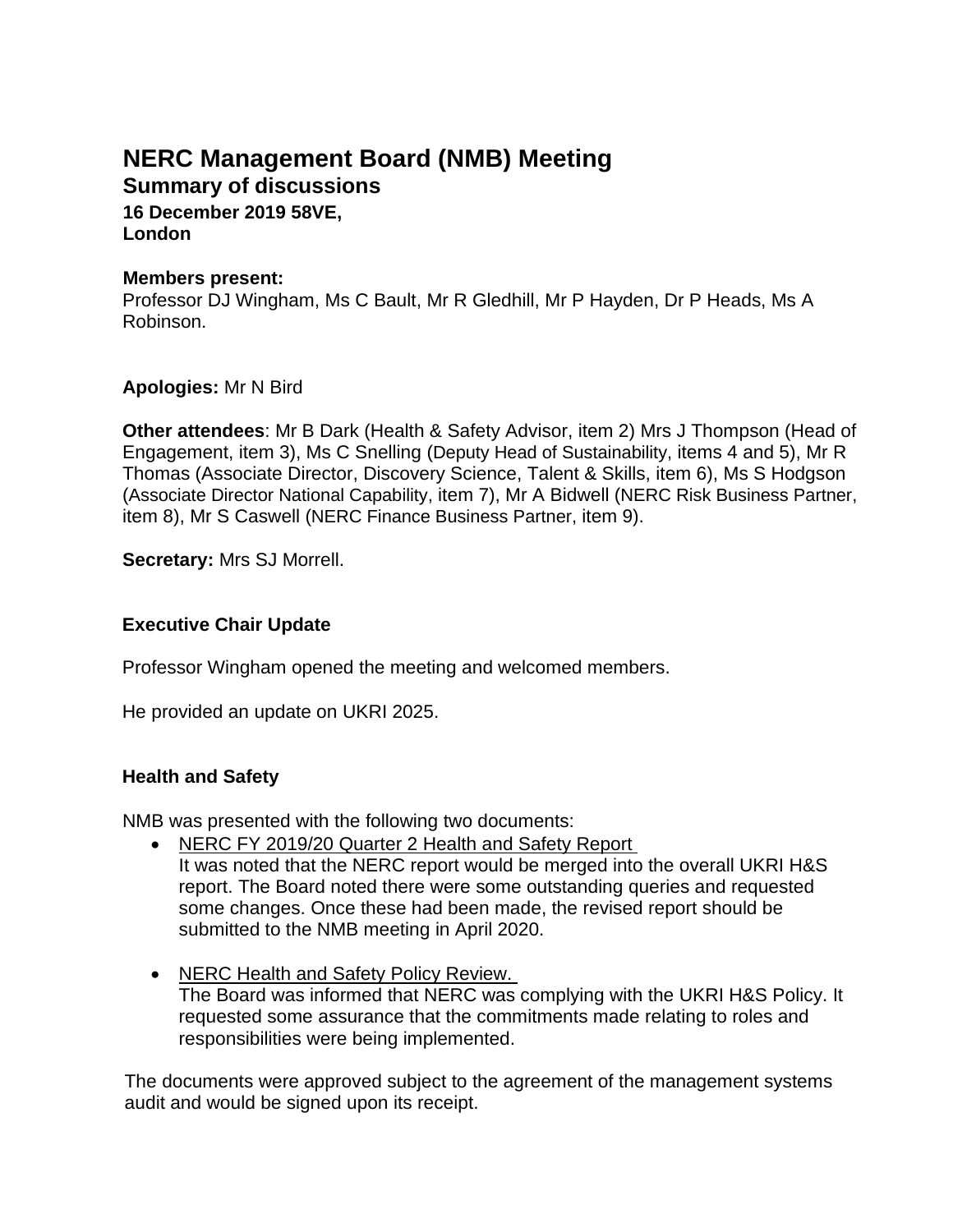## **Public Engagement Evaluation and Management Response**

NMB was presented with a summary of the independent evaluation review of the landscape of public engagement in the UK, together with the proposed NERC actions reflecting the recommendations of the review.

The Board agreed the proposed actions.

#### **Animals in Research Concordat**

NMB was provided with an update to the paper previously considered in March. NERC had become a signatory of the Concordat on Openness on Animal Research in the UK in November 2019. The first annual renewal would be due in May 2021.

The Board approved the recommended next steps and requested an additional action to feedback on current assurance processes.

#### **NERC Equality, Diversity and Inclusion (EDI) Implementation Plan**

NMB reviewed a proposed new annual Implementation Plan for NERC, noting that it nested within the overall UKRI EDI approach. NMB noted that this initial plan, focusing on ensuring a robust baseline for data, would run until December 2020, with more comprehensive and longer plan to be developed for after 2020.

The Board suggested some amendments and asked that a revised draft Implementation Plan be reviewed at the next NMB meeting.

#### **Evidencing skills gaps in the environmental sciences**

NMB considered a refreshed process for collecting evidence of skills gaps and training needs within the environmental sciences.

The Board requested further information on the evidence criteria, the groups to engage with and the expected outcomes. A revised paper would be presented to a future NMB meeting.

#### **Timetable for NC Science Round 2 Commissioning**

The Board agreed to a one-year delay to the commissioning round 2 and therefore a oneyear extension to existing funding levels. The timetable for commissioning the next tranche of NERC's NC Science was also agreed.

#### **Matters arising from UKRI meetings**

The Board was provided with updates from recent meetings.